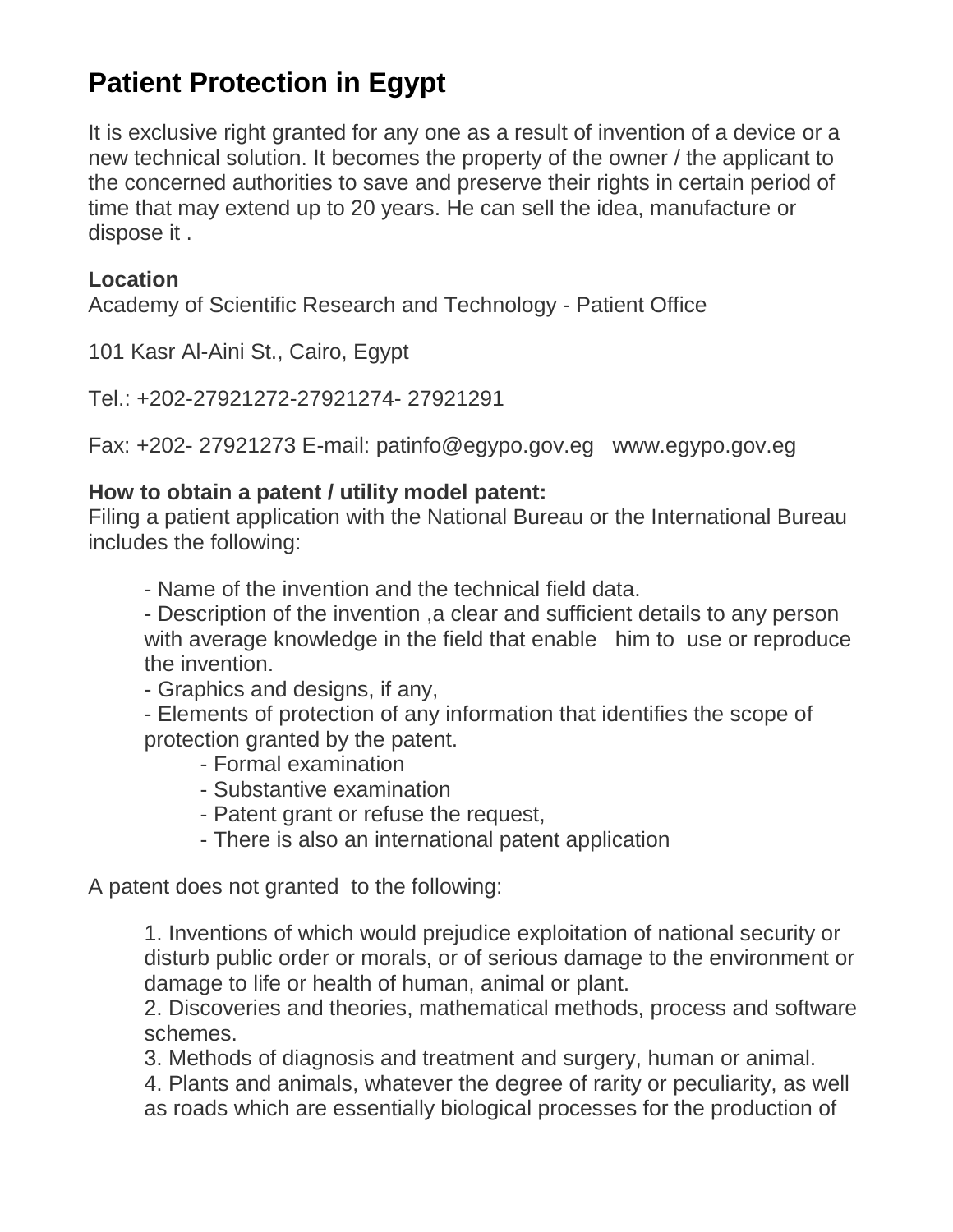plants or animals other than micro-organisms and non-biological and microbiological processes for the production of plants 5. Organs, tissues and living cells and biological materials and natural DNA and genome

As regards medicines / drugs

Article 17 in law, allows the Minister of Health to stop the registration of any patent that was related to "health value".

But the most important provisions of the law for the purposes of this study is article 23 which allows the Patent Office, which regulates the law of work after the grant of compulsory licenses have been approved by the Ministerial Committee formed under the decision of the Prime Minister. And if necessary, pay compensation to the franchise, were determined by the Ministerial Committee and determine the amount.

The law allows the issuance of compulsory licenses by using drugs for several purposes including health (Article 23, first - item 1) or emergency or "circumstances of extreme necessity" (Article 23, first item 2). In such circumstances, may grant licenses without conducting any negotiations with the owner of the patent medicine.

Under Article 23 (II), the Minister of Health is further entitled to order the issuance of compulsory license in a number of circumstances, including cases of high prices of medicines, or where there is a need for drugs to treat "critical situations like chronic or incurable or endemic" or "products used in the prevention of these diseases."

Article 23 also allows the issuance of compulsory licenses in case of failure of the optional commercial license ( by the owner ) for the manufacture and sale of drugs in Egypt or in the case of competitive practices that facet of the patent owner (high in prices, or not to sell drugs in Egypt, or to stop production or reduce the quantity of, or stop the transfer of technology).

Illustrate the articles 36 to 43 of the regulations of the law on procedures for grant of compulsory licenses, and clear procedures in general; application is by appealing to the Patent Office, which makes the recommendations of the Ministerial Committee which issued the license. The original owner of the patent granted appropriate compensation provisions of Article 41 of the regulations has the right to appeal all decisions of the Committee of Ministers before the Complaints Commission is the text of Article 36 of the Act.